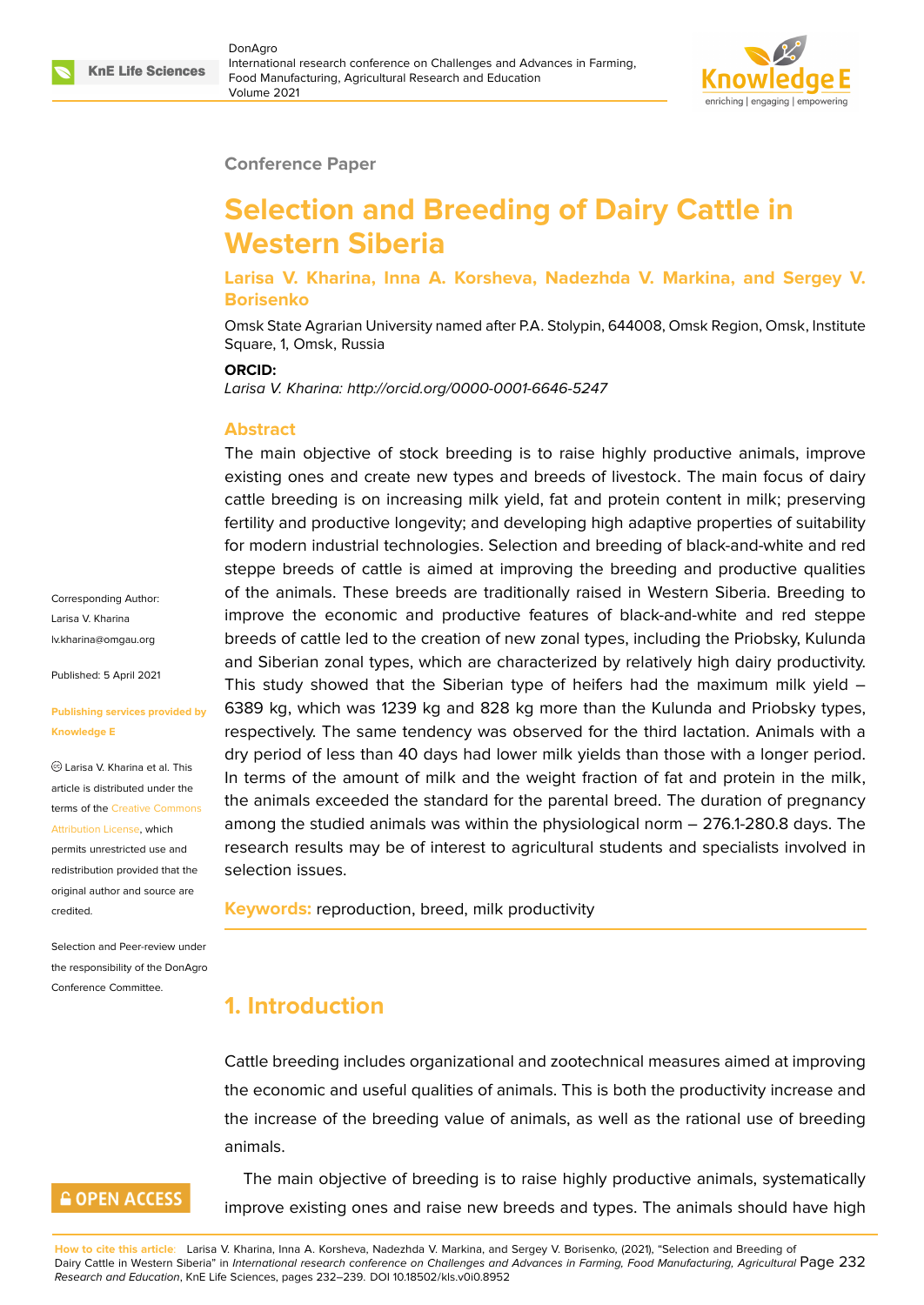

suitability for use in modern high-tech conditions. To do this, experts select according to a number of selection features: level of productivity, quality of products, rate of milk production, udder shape, resistance to diseases, etc.

The Siberian region is one of the largest agricultural regions and an important regulator of the production market (Kosenchuk, Shumakova, 2019). The most common breeds of dairy cattle here are black-and-white and red steppe breeds, which are well adapted to the climate of Western Siberia (Ovcharenko, Kharina, 2019).

The black-and-white breed is characterized by high milk productivity. The average milk yield per cow is 4,000-6,000 kg of milk with fat content of 3.6-3.7%. The body weight of cows is 550-650 kg, bulls – 900-1000 kg. At the age of 15-16 months, the body weight reaches 420-480 kg. The weight of calves at birth is 35-40 kg. The average daily increase of the body weight is 600-800 g, and with intensive feeding – 800-1000 g.

The red steppe breed has been raised from the end of the 18th century, and was registered in 1923. The body weight of cows is on average 450 kg, stud bulls – up to 900 kg, the average daily increase with optimal feeding and management conditions is 700 grams. The average yield is 3500-4000 kg with a fat content of 3.6-3.7%, in breeding farms – 4500-6000 kg. The animals have good responsiveness to improve the management and feeding conditions. The peculiarity of the breed is high adaptation to any climatic conditions, they also have strong immunity, high endurance and unpretentiousness of management. Some species have a number of disadvantages: poor muscles, low body weight, appearance defects (Kharina, 2017).

#### **2. Problem Statement**

The issues of dairy cattle selection and breeding are covered in the scientific works (Rudishina et al., 2006, 2007, 2013, 2015), (Korsheva et al., 2018), (Chaunina E. et al., 2020), (Hagan B.A. et al., 2020), (Bagirov V.A. et al., 2009), (Kalashnikov A.P. et al., 1992), (Kosarev A.P. et al., 2014), (Russkikh T.A. et al., 2017), (Simanovich O.V. et al., 2009) and other researchers.

To improve the black-and-white and red steppe breeds, the selection is aimed at increasing milk productivity, fat and protein content in milk, improving the body strength, type of nervous activity and industrial suitability.

Taking into account the natural and climatic conditions, new breed types were created: Priobsky black-and-white and Kulunda and Siberian red steppe breeds.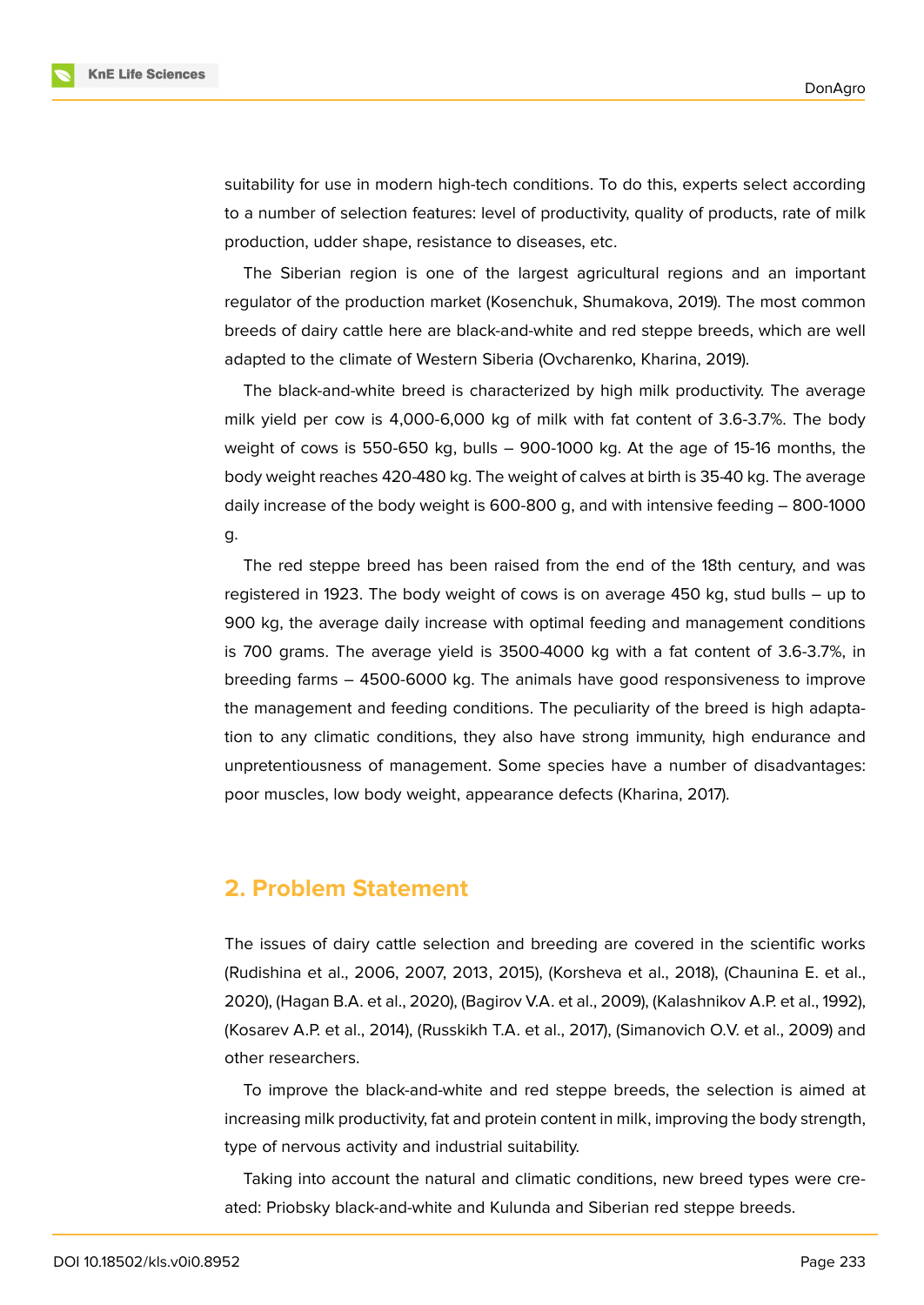**KnE Life Sciences** 

The Priobsky black-and-white cattle was created using reproductive crossing of blackand-white heifers with the stud bulls of the Holstein breed. The animals of a new type are better adapted for industrial conditions, are characterized by a relatively high milk productivity – 4500-7500 kg of milk with a fat content of 3.87%, protein – 3.10%. The Priobsky type was registered in 2005.

The improvement of the red steppe cattle in the Altai Territory led to the creation of the Kulunda breed, approved in 2005. The breeding of this type of animals is carried out in the farms of the Altai Territory and Omsk Region. The animals of the new type are characterized by an elongated well-developed body, cup- and bath-shaped udder, increase of milk yield, fat and protein content, as well as the body weight with high adaptability to the local climate. By milk yield of cows on average for the third lactation is 4800-5500 kg, fat content – 4.10-4.25%, protein – 3.20-3.30%.

The crossing of red steppe cows with Holstein red-and-white bulls significantly improved the milkability of cows, the quality of udder, and the adaptability to industrial technologies. Hence, a peculiar population of dairy cattle was formed, breeding of which led to the creation of a new type of red steppe cattle – Siberian, which was approved in 2003. The average milk yield of Siberian cows is 5700 kg, the fat content is 3.75%, the body weight of an adult cow is 550-600 kg.

The subject of the scientific article are Priobsky black-and-white cows, Kulunda and Siberian red steppe cows.

The purpose of the study is to assess the economic and useful features of zonal types of dairy cattle in Western Siberia.

#### **3. Materials and Methods**

The analysis of milk production was carried out according to daily milk yield of the first three lactations (average milk yield per forage-fed cow, kg), fat content (%) and amount of milk fat (kg). Data on the duration of calving interval, dry and service periods, which are the main indicators of reproduction, are used to characterize the reproductive qualities. These indicators are taken into account during selection.

### **4. Findings**

Table 1 shows the summary figures of milk productivity of zonal cows according to breeding farms.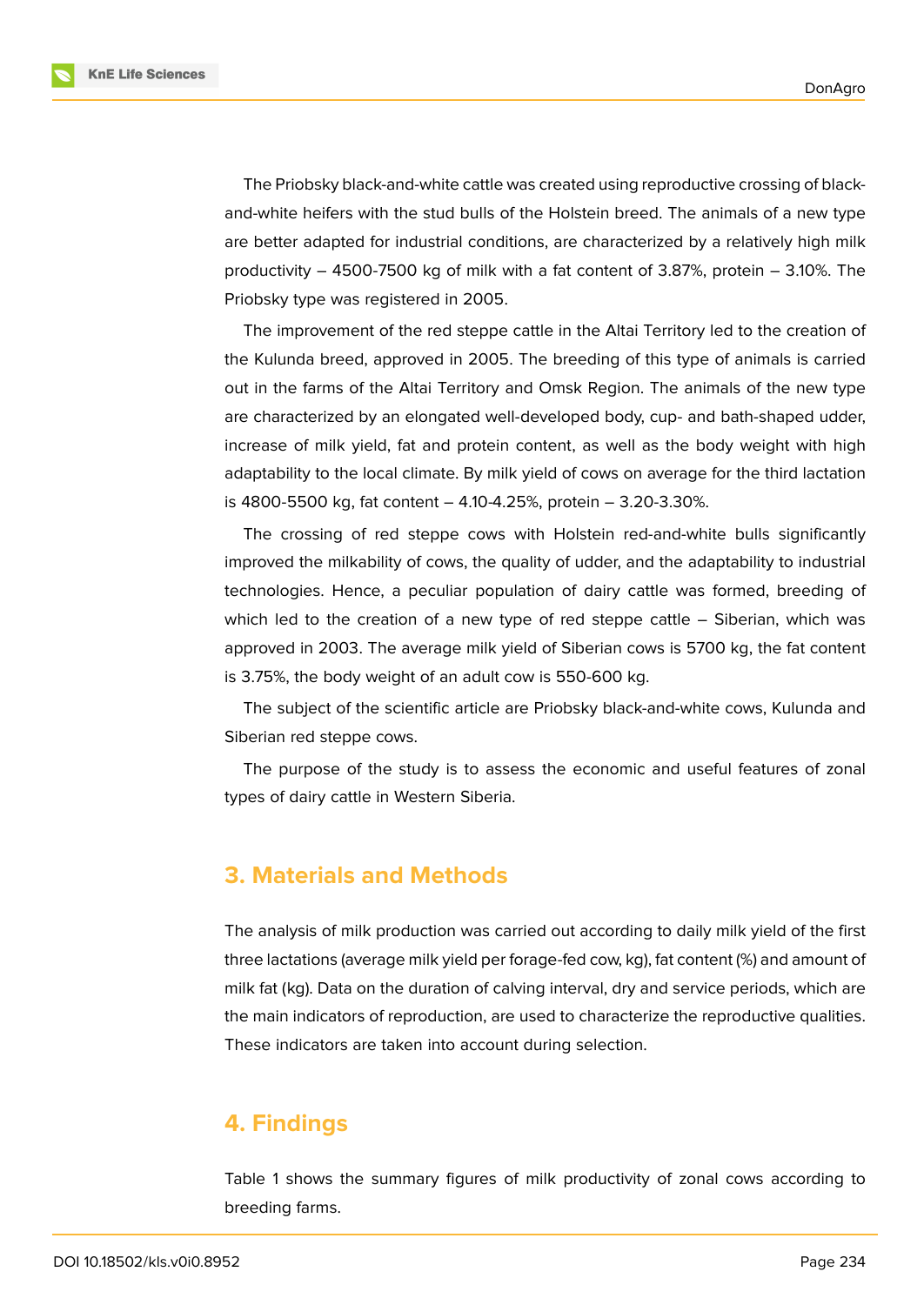**KnE Life Sciences** 

The comparison of the main indicators of productivity of Priobsky cows with the breed standard showed that these animals exceed the black-and-white standard for Siberia and the Urals.

The milk yield of Priobsky cows for 1, 2 and 3 lactations is less than the indicators of the standard black-and-white cows by 122%, 84% and 66%, respectively. The reason for higher productivity of Priobsky cows is that it was created using highly productive stud bulls of Holstein breed, which is the leader in milk productivity. In terms of the fat content in milk, the superiority of Priobsky animals makes 0.51%. \

| Indicator                           | Priobsky        | Kulunda         | Siberian        |
|-------------------------------------|-----------------|-----------------|-----------------|
| Milk yield for 1st lactation, kg    | $5561 \pm 52.5$ | 5150 $\pm$ 33.6 | $5150 \pm 33.6$ |
| Milk yield for 2nd lactation,<br>kq | $5621 \pm 56.6$ | $5463 + 38.7$   | $5463 \pm 38.7$ |
| Milk yield for 3rd lactation, kg    | $5638 + 56.5$   | $5610 + 40.9$   | $5610 + 40.9$   |
| Fat content in milk, %              | $4.11 + 0.01$   | $3.96 \pm 0.01$ | $3.96 \pm 0.01$ |
| Milk fat for 1st lactation, kg      | $228 + 2.5$     | $203 + 0.01$    | $203 + 0.01$    |
| Milk fat for 2nd lactation, kg      | $230 + 2.4$     | $219 \pm 1.4$   | $219 \pm 1.4$   |
| Milk fat for 3rd lactation, kg      | $233 + 2.4$     | $219 + 16$      | $219 + 16$      |

TABLE 1: Milk productivity of zonal cows

Kulunda and Siberian cows exceed the standard milk yield of the red steppe breed at a rate of 1-3 lactations by 115%, 92% and 75%, respectively. The fat content in the milk of Kulunda and Siberian cows was 3.96% and 3.81%, which is 0.26% and 0.11% higher than the standard red steppe breed, respectively. When creating these zonal types, one of the objectives was to increase the fat content in milk, which was fulfilled, as confirmed by the above data. The content of milk fat as a whole naturally increases with the increase in the fat content in milk. The deviation from the standard in favor of the animals of the study groups in terms of the amount of milk fat for 1-3 lactations was: Kulunda – by 163%, 152% and 134%, Siberian – by 234%, 265% and 276%, respectively.

Along with milk yield increase, the important role in dairy cattle selection and breeding is given to the improvement of the reproductive function of animals. Increasing the level of reproduction of animals is of great practical and scientific interest, especially for the animals of new genotypes, since the disruption of these functions leads to a reduction in the length of economic use of animals and a decrease in the level of milk productivity, which will negatively affect the industry profitability. The duration of service and dry periods gives a certain idea on the reproducibility of animals.

The service period is one of the indicators of reproduction efficiency. After calving, the female cow should restore the functions of reproductive organs and prepare for fertilization. Therefore, a very short and unreasonably long service period is undesirable.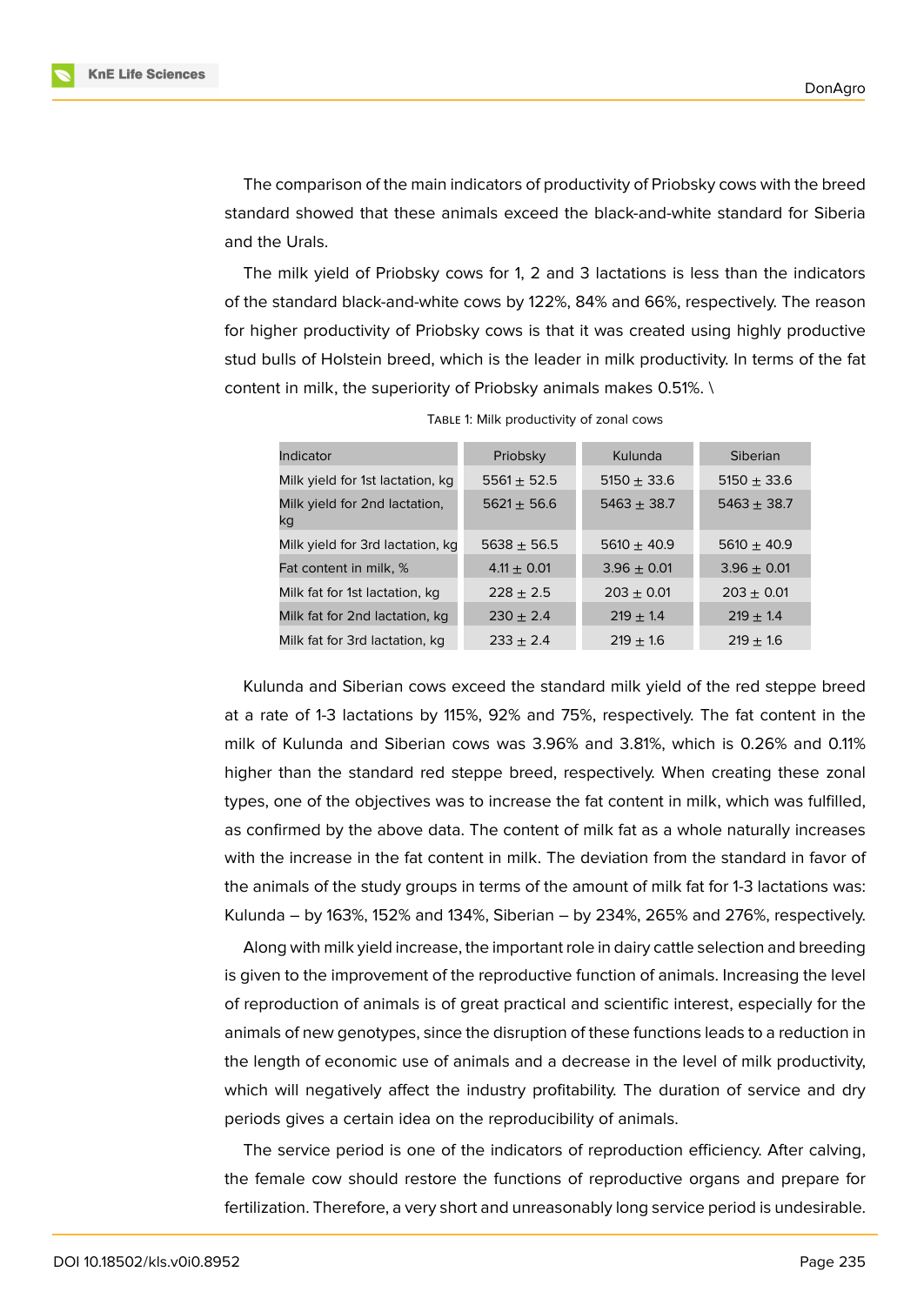In some farms, in order to increase the milk production per lactation, the service period is deliberately increased, which leads to an extension of lactation and calving intervals, thereby contributing to an increase of the milk yield both over 305 days and over the total lactation, but leading to a decrease in the milk yield per day.

| Lactation | Service period, days | Pregnancy, days  |  |  |
|-----------|----------------------|------------------|--|--|
| Priobsky  |                      |                  |  |  |
| First     | $174.0 \pm 7.93$     | $277.5 + 7.92$   |  |  |
| Second    | $171.1 \pm 7.63$     | $276.1 + 7.56$   |  |  |
| Kulunda   |                      |                  |  |  |
| First     | $131.3 \pm 3.91$     | $280.8 \pm 3.97$ |  |  |
| Second    | $119.7 + 4.34$       | $280.3 + 4.36$   |  |  |
| Siberian  |                      |                  |  |  |
| First     | $149.7 + 4.98$       | $277.8 + 4.98$   |  |  |
| Second    | $152.9 + 4.97$       | $277.1 + 4.99$   |  |  |

TABLE 2: Duration of pregnancy and service period

The analysis of Table 2 makes it possible to concluded that the shortest service period is typical for Kulunda cows, which duration is 131.3 and 119.7 days for the first and second lactation, respectively. As for Priobsky cows, this indicator was more by 43.3 and 50.8 days (32.5 and 42.9%), Siberian cows – by 18.4 and 32.6 days (14.0 and 27.7%), respectively.

The shortest pregnancy period was observed among Priobsky and Siberian cows: within 277.5-277.8 days for the first lactation and 276.1-277.1 days for the second lactation. The pregnancy period of Kulunda cows lasted 3 days more.

A dry period is physiologically necessary to preserve the health of animals, extend their lifespan, obtain viable animal yield and high milk productivity of cows. During this period the body weight of cows is compensated, which often decreases during lactation, and the udder functional abilities are also restored. The average duration of the dry period for strong normally fed cows is 60 days. If the duration of the dry period is not within the range of 45 to 75 days, then this will negatively affect both the health of a calf and a cow itself. The cows may have post-parturient complications, which will negatively affect its productivity and reproductive function.

The dependence of the level of milk productivity on the duration of the dry period was analyzed (Table 3).

With the dry period of less than 40 days, the milk yield of Priobsky cows was 6250 kg, which is 790 kg and 975 kg less than in the groups where the duration of this period is 40-60 days and more than 60 days, respectively. According to the fat content in milk,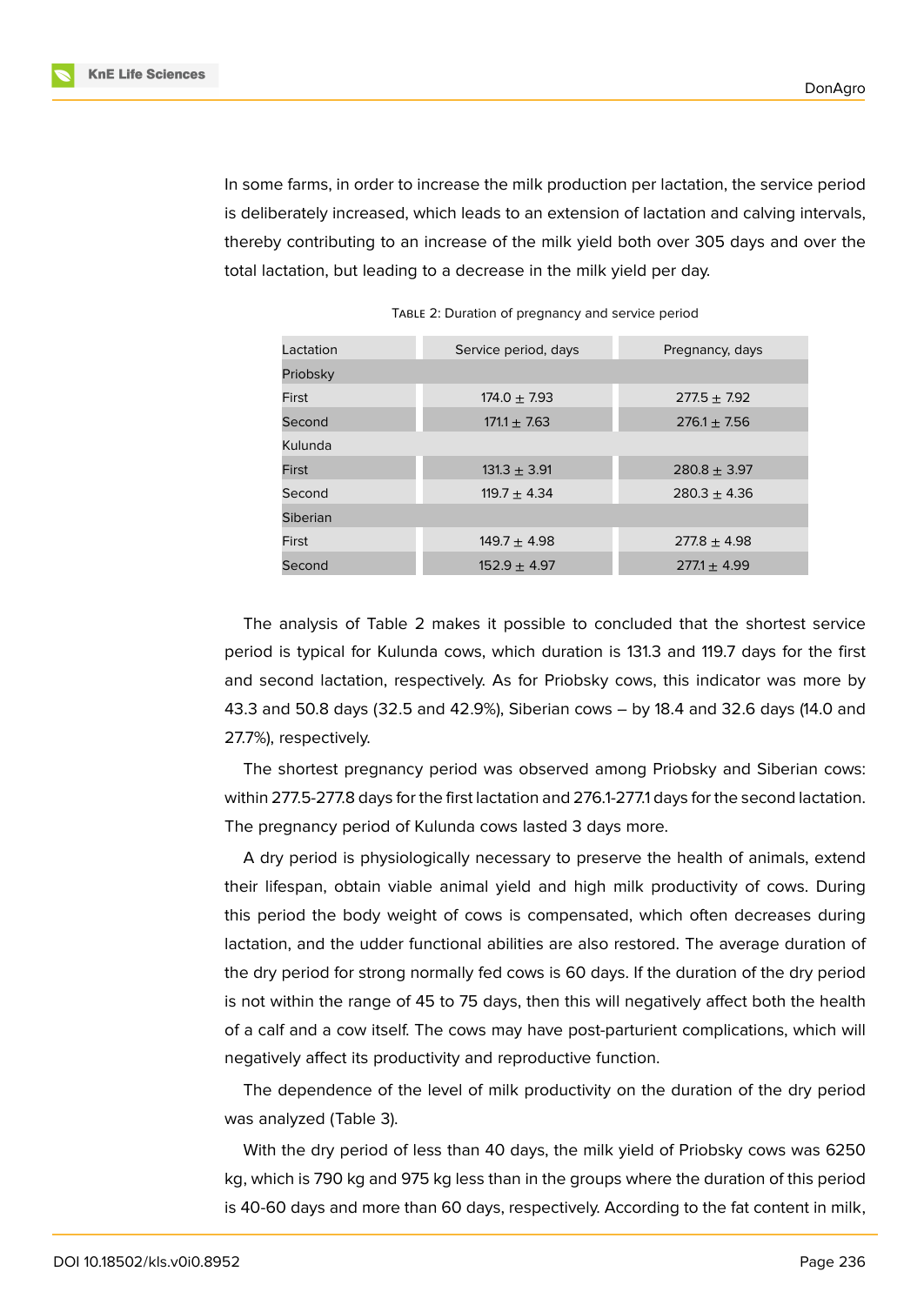| Indicator              | Duration of the dry period, days |                 |                 |
|------------------------|----------------------------------|-----------------|-----------------|
|                        | less than 40                     | 40-60           | more than 60    |
| Priobsky               |                                  |                 |                 |
| Milk yield, kg         | $6250 \pm 596$                   | $7040 \pm 107$  | $7225 \pm 143$  |
| Fat content in milk, % | $3.95 \pm 0.08$                  | $3.92 \pm 0.02$ | $3.90 \pm 0.02$ |
| Milk fat, kg           | $247 + 22$                       | $276 \pm 4$     | $282 \pm 5$     |
| Kulunda                |                                  |                 |                 |
| Milk yield, kg         | $4972 \pm 213$                   | $5689 + 63$     | 5598 $\pm$ 54   |
| Fat content in milk, % | $4.02 \pm 0.04$                  | $3.83 \pm 0.03$ | $3.98 \pm 0.02$ |
| Milk fat, kg           | $200 + 9$                        | $217 + 3$       | $222 + 2$       |
| <b>Siberian</b>        |                                  |                 |                 |
| Milk yield, kg         | $5512 \pm 205$                   | $5699 \pm 65$   | $5471 \pm 140$  |
| Fat content in milk, % | $4.14 \pm 0.04$                  | $4.13 \pm 0.01$ | $4.12 \pm 0.02$ |
| Milk fat, kg           | $228 \pm 9.0$                    | $235 \pm 3.0$   | $225 \pm 6.0$   |

TABLE 3: Milk productivity of cows depending on the duration of the dry period

the cows with the duration of the period less than 40 days have the largest indicator – 3.95%, which is 0.03% and 05% more than their herdmates. The amount of milk fat is higher in the group of cows, which dry period is more than 60 days. This is usually caused by the fact that highly productive cows are more difficult to dry off. The Kulunda as well as Priobsky cows had a minimum milk yield with a dry period of less than 40 days. The milk yield of Siberian cows within the duration of the dry period was slightly different.

# **5. Conclusion**

Thus, in a relatively short time, new zonal animal types were created that exceed the standards of initial breeds in terms of dairy productivity. Subject to good conditions of animal feeding and management, further selection and breeding will reduce the service period to the optimal duration, which will positively affect the productivity and reproduction of animals.

# **Acknowledgments**

The authors express gratitude for the technical support provided by the center for collective use of scientific equipment "Agrarian and Technological Research" of Omsk SAU.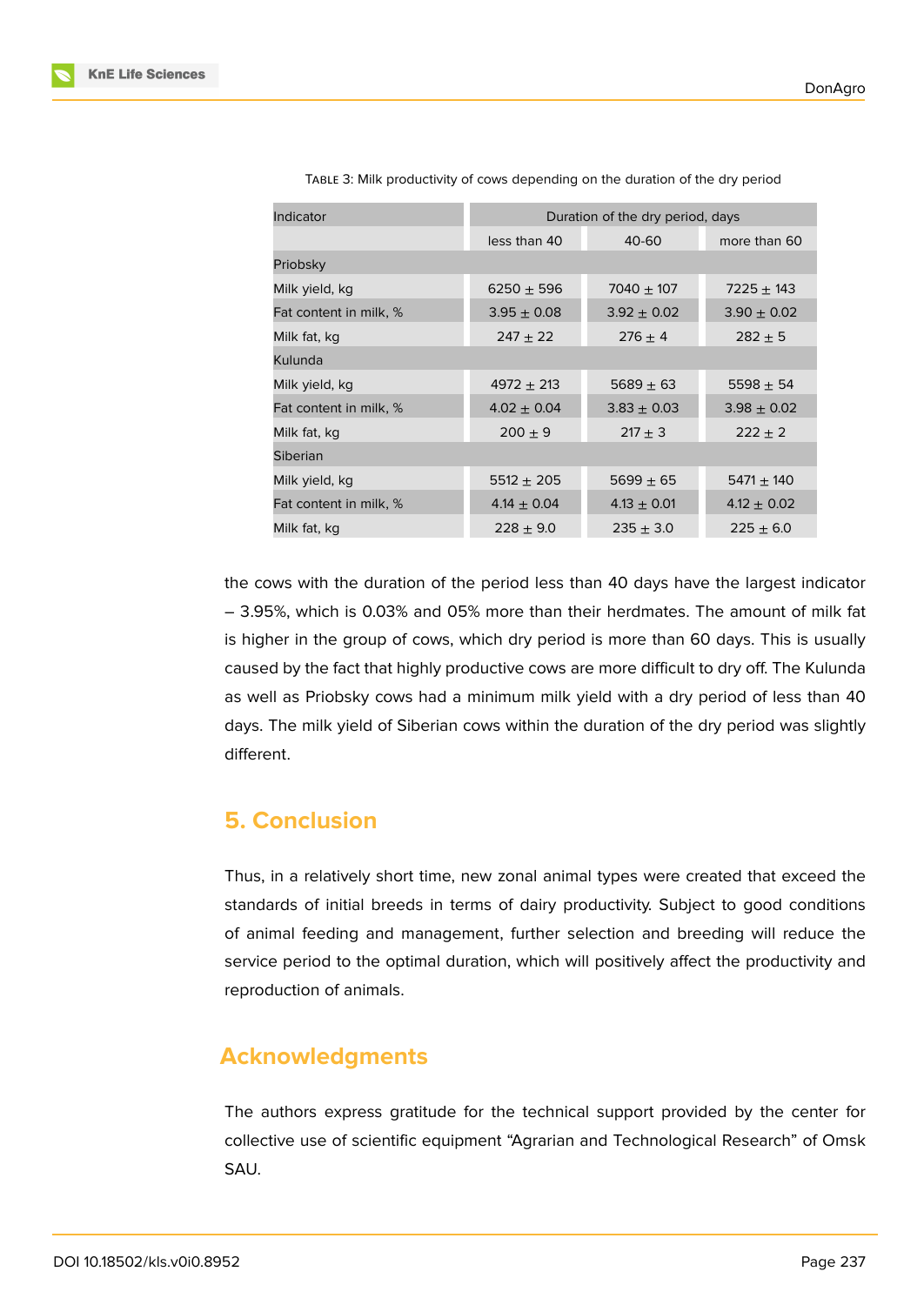

#### **References**

- [1] Chaunina, E. and Korsheva, I. (2020). Agricultural Trade and Quality of Nutrition: Impacts on Undernourishment and Dietary Diversity. In *Handbook of Research on Globalized Agricultural Trade and New Challenges for Food Security*. Hershey, Pennsylvania, USA: IGI Global, pp. 242-251.
- [2] Hagan, B. A., Moro-Mendez, J. and Cue, R. I. (2020). Realized Genetic Selection Differentials in Canadian Holstein Dairy Herds. *Journal of Dairy Science*, vol. 103, pp. 1651-1666.
- [3] Bagirov, V. A., Nasibov, S. N. and Klenovitsky, P. M. (2009). Conservation and Rational Use of Animal Gene Pool. *Reports of the Russian Academy of Agricultural Sciences*, vol. 2, pp. 37-40.
- [4] Kalashnikov, A. P., Burdin, Y. M. and Reshetnikova, N. F. (1992). *Characteristic of Selection and Genetic Parameters of Black-And-White Cattle and Cross Breeds with Holstein-Friesian Bulls. Improvement of Breeds and Increase of Productivity of Farm Animals and Poultry in Siberia*. Novosibirsk: Siberian Branch of the Russian Academy of Agricultural Sciences, pp. 11-21.
- [5] Korsheva, I. A., Orekhova, L. A. and Baishuakov, A. B. (2018). Use of Iodine-Containing Drugs on Cow Feeding in Western Siberia. *AgroEcoInfo*, vol. 3, issue 33, p. 38.
- [6] Kosarev, A. P., Snigirev, S. I. and Gromova, T. V. (2014). Composition and Raw Qualities of Kulunda Milk of the Red Steppe Breed. *Bulletin of Altai State Agrarian University,* vol. 1, issue 111, pp. 114-119.
- [7] Kosenchuk, O. V. and Shumakova, O. V. (2019). Modernization of the Multifunctional Agricultural Sector and Prospects for the Development of the Region. Presented at *International Scientific Conference The Fifth Technological Order: Prospects for the Development and Modernization of the Russian Agro-Industrial Sector*. January, Omsk, Russia: Omsk SAU, рр. 146–151.
- [8] Ovcharenko, A. S. and Kharina, L. V. (2018). Dairy Productivity and Duration of Economic use of Cows Depending on the Cattle Management System. *Bulletin of Omsk SAU*, vol. 1, issue 29, pp. 43-50.
- [9] Petrov, A. V. and Rudishina, N. M. (2006). Dairy Productivity of Priobsky Cows of the Black-And-White Breed. *Achievements and Prospects of Student Science in the Agro-Industrial Complex.* Omsk: Publishing House of Omsk SAU, pp. 48-51.
- [10] Rudishina, N. M., Sumanova, I. A. and Stitsy, T. N. (2007). Characteristic of Kulunda Cattle of the Red Steppe Breed in Terms of Dairy Productivity. *Bulletin of Altai State Agrarian University*, vol. 3, issue 29, pp. 42-44.